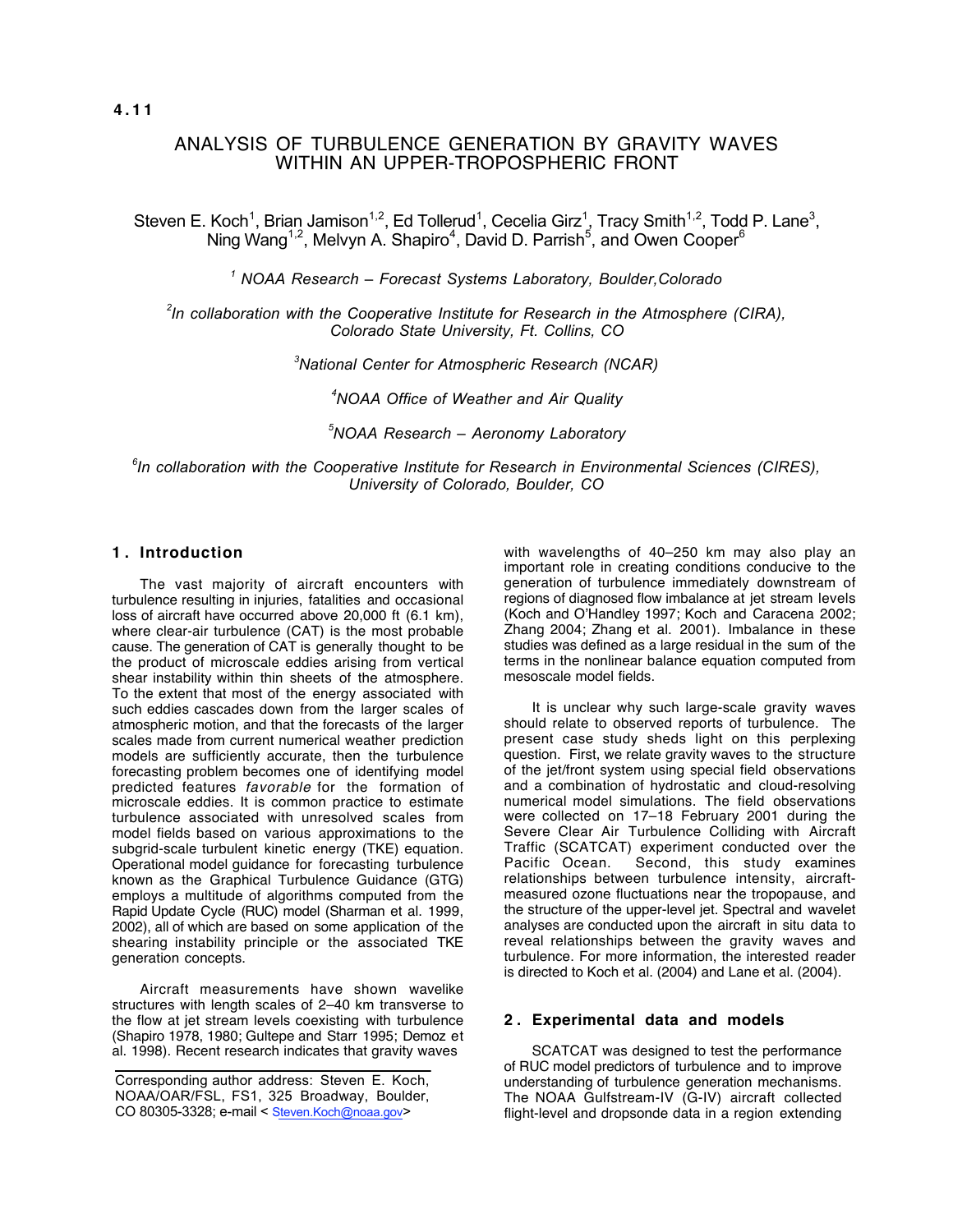from the core of an intense upper-level jet to its left exit region from ~2300 UTC 17 February to 0025 UTC 18 February 2001 (Fig. 1). The G-IV collected 25-Hz measurements along a stack of constant-altitude legs taken nearly perpendicular to the jet streak at altitudes of 12.5, 11.3, 10.7, and 10.1 km. Dropsondes launched at  $\sim$  40-km intervals from the 12.5 km level were used to produce vertical crosssection analyses.



Fig. 1. RUC 1-h forecast of 33 000 ft (260 hPa) isotachs and wind barbs at 0000 UTC 18 February 2001 over the Pacific Ocean (note the Hawaiian and Aleutian Islands). Forecast maximum jet winds are 92  $m s<sup>-1</sup>$  vs. 100 m s<sup>-1</sup> observed by the G-IV aircraft. Locations of RUC and G-IV vertical cross sections discussed below are shown. The G-IV aircraft flew from the core of this strong jet to its cyclonic side, and made three NE-SW stacked legs along the longest part of the flight lag perpendicular to the jet.

The RUC model was run with 20-km and 13-km resolutions and 50 hybrid isentropic-sigma levels in a manner closely mirroring the operational RUC model, except that the domain was shifted to the data-sparse central north Pacific and the AVN model supplied the RUC with boundary conditions instead of the Eta model. The operational RUC takes advantage of hourly updating with abundant data over the CONUS region, but the paucity of observations over the Pacific represented a challenge. In addition, a 1-km nested version of the Clark-Hall (CH) model was initialized at 0000 UTC 17 February. This nonhydrostatic model was used to study details of the turbulence generation process associated with the mesoscale gravity waves. Lane et al. (2004) present information about the CH model setup and results.

### **3 . Tropopause undulations, gravity waves, turbulence, and ozone**

The RUC model produced a rather deep tropopause fold within an intensifying upper-level frontal zone on the cyclonic side of the jet streak (Fig. 2). Also, several "tropopause undulations" can be seen. These features are actually upward-propagating gravity waves characterized by average horizontal and vertical wavelengths of  $216 \pm 66$  and  $1.8 \pm 0.4$  km, respectively. The waves propagated away from the local tropopause undulation areas. The CH model simulated comparable waves (not shown). Cross-section analyses computed from the dropsonde data (Fig. 3) also show vertically propagating mesoscale gravity waves in the region of strong vertical wind shear extending from the jet core into the lower stratosphere.



Fig. 2. Isentropic cross section of RUC 6-h forecast isentropic potential vorticity and potential temperature valid at 0300 UTC 18 February 2001. Parallel vertical lines denote segment over which G-IV aircraft took measurements, and for which the cross section in Fig. 3 is relevant. Note deep tropopause fold (>1.5 PVU) and tropopause undulations, above which occur vertically propagating gravity waves.

The DTF3 turbulence diagnostic algorithm (Marroquin 1998) is part of the suite of algorithms used by the GTG. DTF3 is based on the assumption that the dissipation rate of TKE is in steady state. An analysis of DTF3 from the dropsonde data (Fig. 3) indicates the likelihood of turbulence principally in three regions: the layer of strong vertical shear above the 100 m s<sup>-1</sup> jet core, the shear layer directly beneath the jet core, and the region of strong shear and stability along the sloping warm frontal zone below 600 hPa. The G-IV did, in fact, encounter moderate or greater (MOG) turbulence in the uppermost of these regions on the three lower legs of the stack (yellow parts of the black flight segments).

Diagnosed MOG turbulence from the RUC model appeared in the same general regions (not shown). A comparison of the gradient Richardson number  $(Ri<sub>a</sub>)$ computed from the RUC analyses that assimilated the dropsonde data with those that did not revealed similar patterns in  $Ri_g$ . However, in the absence of the dropsonde data, the RUC analysis of  $R_i$  (and DTF3, which is closely related to  $Ri_q$ ) suffered, as considerably less area was covered by  $Ri_{a}^{\prime}$  < 0.50 (Koch et al. 2004).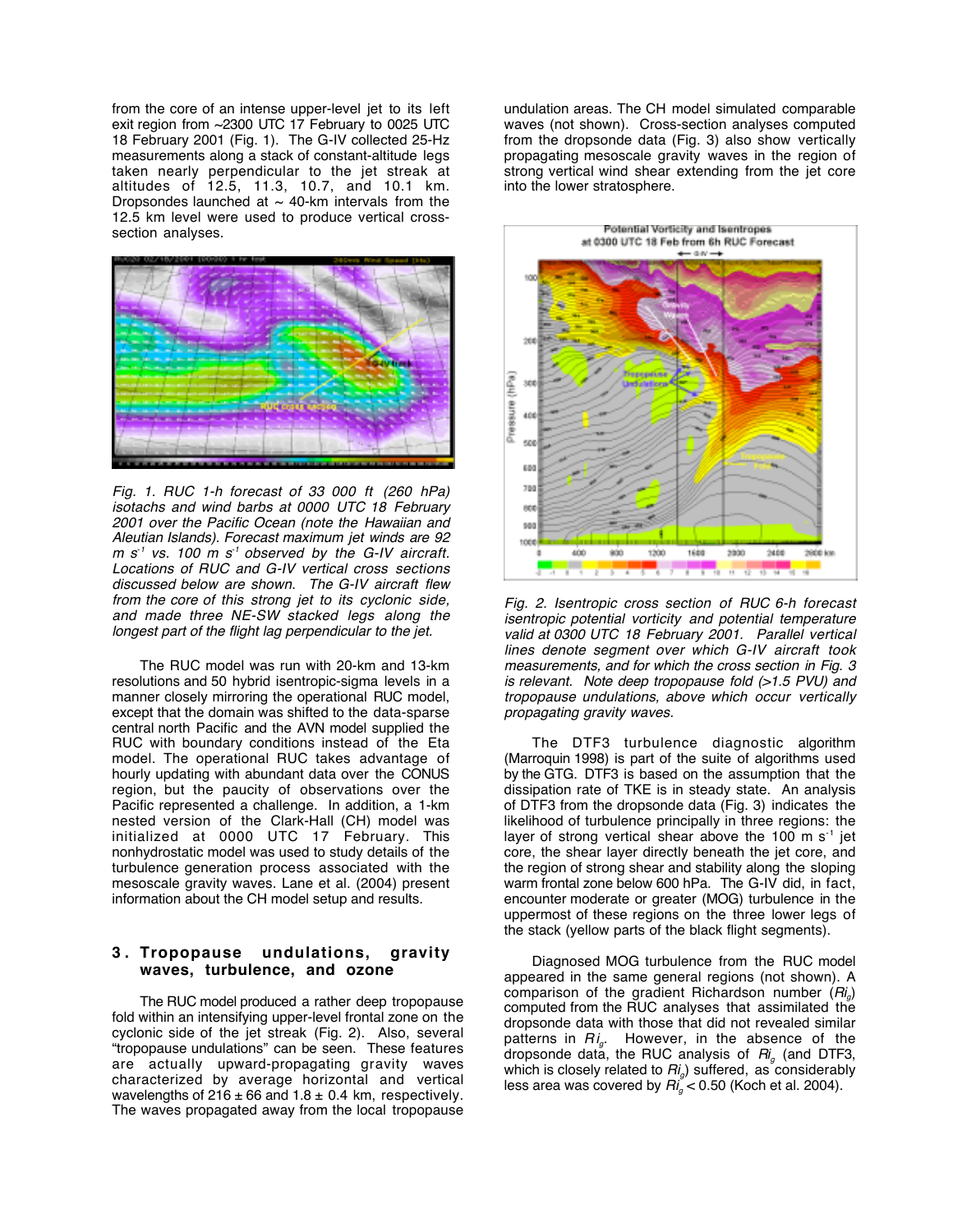

Fig.3. Vertical cross section of wind magnitude (blue lines, 5 m  $s<sup>-1</sup>$  isotachs), potential temperature (black lines, 2K isentropes), and DTF3 computed from dropsondes. Jet core is highlighted by winds in excess of 80 m s<sup>-1</sup> (maximum of 100 m s<sup>-1</sup>), and DTF3 values are contoured at 0.6 and 1.0  $m^2 s^3$  (yellow and orange areas, respectively). The four legs of the G-IV are shown with black lines (arrows depict sense of aircraft travel). Those segments of the legs for which moderate-or-greater turbulence was diagnosed in the flight-level data are highlighted in yellow.

The strong association among the tropopause undulations, the gravity waves, DTF3-diagnosed turbulence and that actually detected by the G-IV above the jet is striking in the vertical cross sections. Equally intriguing is a banded nature to the DTF3 fields evident in horizontal displays. The diagnosed TKE (the DTF3 fields) in the RUC simulation appears as mesoscale bands at 33, 35, 37, and 39 Kft parallel to the general northwesterly wind regime (Fig. 4), and also parallel with a pronounced frontal zone just to their southwest. These bands developed with time in the model forecast.

Similar patterns of parallel bands, with a horizontal wavelength of ~180 km, appear in the TKE patterns in the 1-km resolution CH model (Fig. 5a). The upward propagating nature of the waves is manifested by the upwind slope to the bands of TKE, and even more prominently, the perturbation potential temperature in the vertical cross section display (Fig. 5b). This upward-propagating gravity wave behavior is similar to that displayed in the RUC isentropes (Fig. 2). According to the analysis conducted by Lane et al. (2004), these bands were the result of gravity wave modulation of the background shear and stability fields. The wave modulation of the mesoscale fields reduced the Richardson number near the wave crests and trough sufficiently to result in the generation of TKE, which relates directly to turbulence production.



Fig. 4. Altitude variation of DTF3 forecast by RUC model for 0300 UTC (6-h forecast). Shown are the fields at 33-, 35-, 37-, and 39-Kft altitudes over the full model domain (note the Aleutian Islands to the north and the Hawaiian Islands to the south). The G-IV track is depicted by small, thick black line segment.



Fig. 5. a) Subgrid TKE at 11 km MSL at 0600 UTC from CH 1-km domain model and (b) cross section of subgrid TKE and perturbation potential temperature (0.5-K interval) fields from CH model along a southwest-northeast diagonal through the small box in (a). The shading is linear with the maximum value of 0.2  $m^2$  s<sup>-2</sup> denoted by the darkest shade.

Distance (km)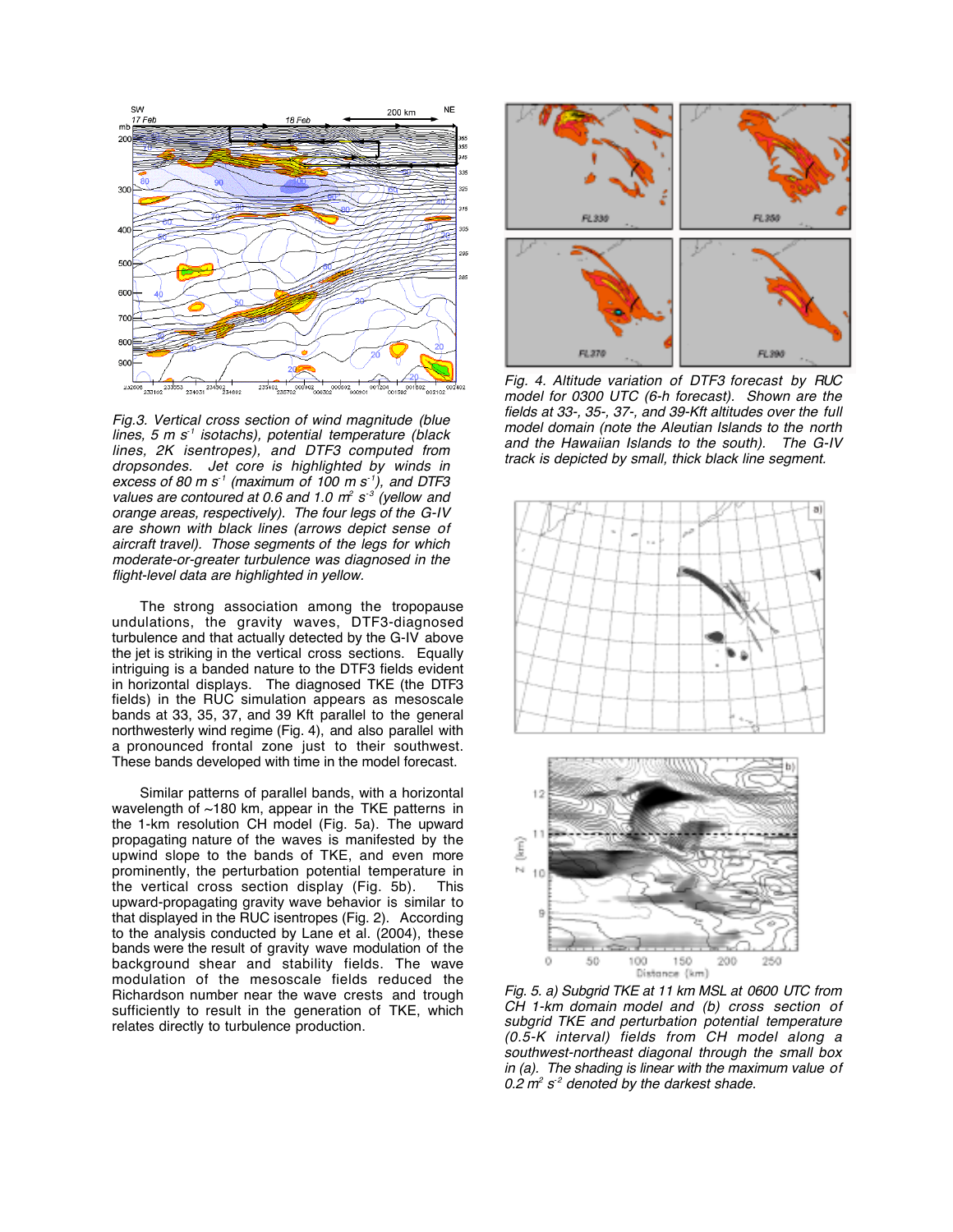According to the analysis by Koch et al. (2004), the gravity waves were triggered in a region of highly unbalanced flow very near to the path of the G-IV aircraft (imbalance being defined as a large residual in the sum of the terms of the nonlinear balance equation). The imbalance was centered in the vicinity of the tropopause fold, where the lowest (and most pronounced) of the tropopause undulations joined with the primary fold (Fig. 2). Thus, the coexistence of multiple tropopause folds just ahead of a region of upper-level frontogenesis, jet stream imbalance, mesoscale gravity waves, and large TKE generation associated with turbulence production, appears to have been much more than just a coincidence.

Interrelationships between ozone and potential temperature fluctuations measured by the aircraft, and potential vorticity and potential temperature from the RUC model fields are quite interesting. A "pseudometeogram" method was developed for the purpose of comparing the model fields with the data collected by the aircraft traveling along a single line through the model domain, as explained by Koch et al. (2004). The results appear in Fig. 6 (at the 33 Kft flight altitude) and Fig. 7 (41-Kft altitude).

Stratospheric ozone levels on the order of 300–800 ppbv are seen in the layer between 33 Kft and 41 Kft. Ozone values are largest at the 41 Kft level (above the jet core), and at the northeast ends of both flight legs (the cyclonic side of the jet). This is consistent with the conjecture that the aircraft was penetrating a tropopause fold and entered or left the lower stratosphere in its northeast-southwest trek.

Potential vorticity and ozone act as passive tracers of air mass exchange processes. Fluctuations in aircraft measurements of ozone and potential temperature are highly correlated at 33 Kft (Fig. 6). The RUC potential vorticity and the aircraft ozone data both show a general trend downward as the aircraft approached the jet core from its cyclonic side, and both traces also indicate two large-scale rises in the time series, cresting at roughly 0039 and 0047–0050. The dropsonde cross-section analysis (Fig. 3) shows that the aircraft was penetrating a pronounced gravity wave at this time immediately to the northeast of the high DTF3 region (note that 33 Kft = 260 hPa). Close inspection of the G-IV time series in Fig. 6 also suggests the appearance of considerably greater high-frequency energy beginning at ~0046. In fact, the G-IV in-situ data indicated MOG turbulence beginning at this time (note the lowest-level yellow segment of the aircraft track in Fig. 3.)

Wild fluctuations in ozone and potential temperature were measured at the 41-Kft level, but these variables do not relate well to each other, nor to the RUC model variables (Fig. 7). Ozone and potential temperature observations at the intermediate flight altitudes (35 Kft and 37 Kft) bore a strong relationship with one another and with trends in the respective RUC model variables (not shown). As will be discussed next, turbulence was not reported on the 41-Kft flight leg, was quite pronounced at 33 Kft and

35 Kft, and was intermediate at 37 Kft. We take these facts to mean that the rapid fluctuations in ozone at 41 Kft indicate "fossil turbulence" from earlier stratosphere-troposphere exchange processes, whereas the fluctuations at lower levels represent currently active turbulence.



Fig. 6. Comparisons between in-flight measurements and RUC forecast of potential temperature for 33 Kft level for 0030–0055 UTC 18 February (red curve and red dots, respectively). In-flight measurements of ozone (blue curve) are also compared to RUC potential vorticity (blue dots). Potential vorticity values  $PV > 150$  and ozone larger than 300 ppbv are stratospheric. The largest-scale fluctuations in the G-IV data are the mesoscale gravity waves with horizontal wavelengths  $\sim$ 100 km. Northeast is to the left (cyclonic side of the jet).



Fig. 7. Comparisons between in-flight measurements and RUC forecast fields at 41 Kft for 2345 UTC 17 February–0025 UTC 18 February. Aircraft flew in the opposite direction to that in Fig. 6, so northeast here is to the right.

#### **4 . Spectral and wavelet analyses**

Composite time series from the four flight levels of 25-Hz aircraft vertical acceleration and 1-Hz vertical velocity data are shown by the red and blue traces in Fig. 8, respectively, for the entire 2340–0140 UTC period of G-IV observations. Both traces suggest that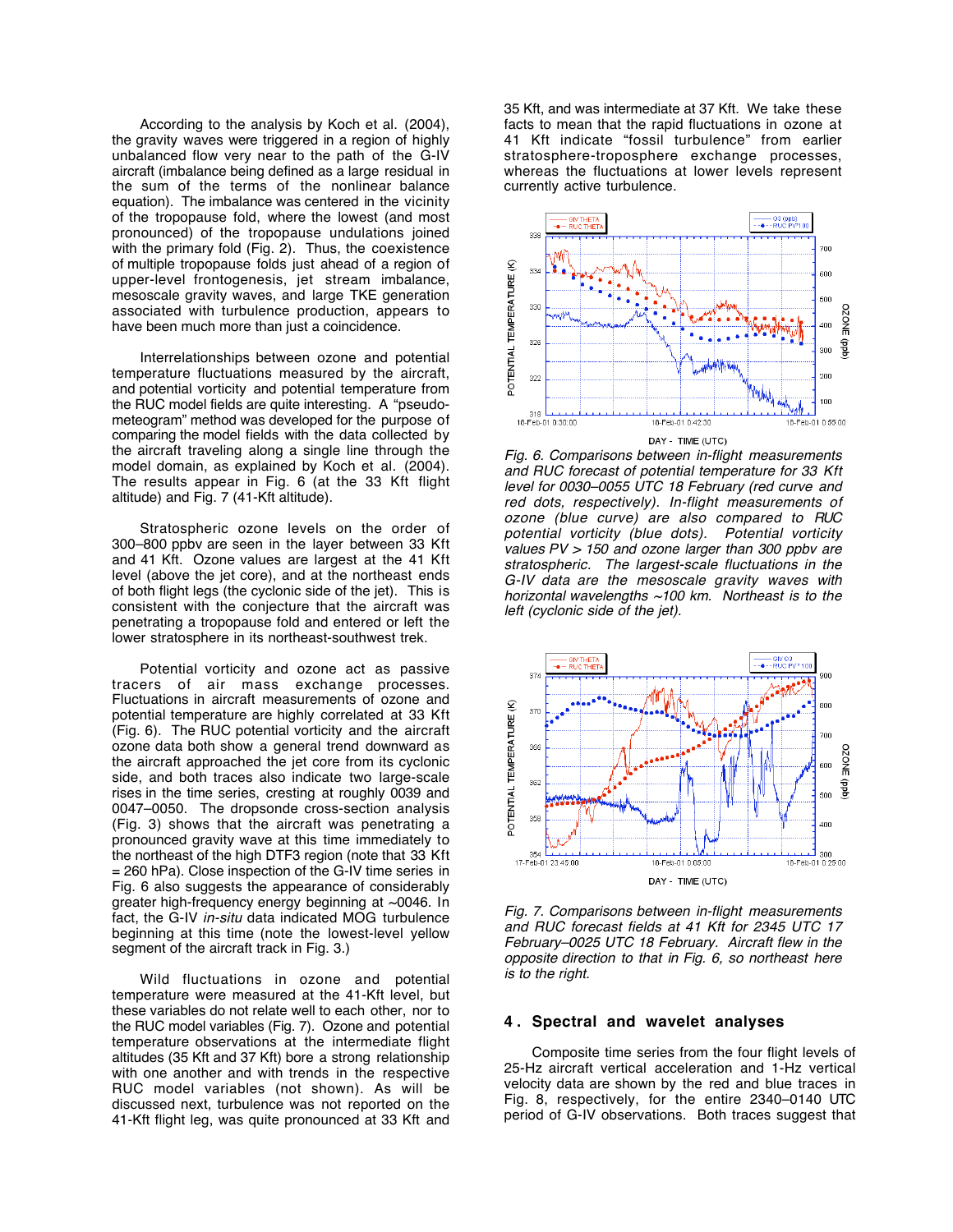negligible turbulence was encountered at the 12.5-km (41 Kft) flight level. MOG turbulence first appears at 0043 UTC at the 10.1 km (33 Kft) level and dominates the remainder of the record at that altitude and also at the 10.7 km (35 Kft) level. Last of all, a short burst of MOG turbulence from 0128–0131 UTC appears at the 11.4 km (37 Kft) level (this corresponds to 40 km spatial distance, given the aircraft true airspeed).

Fig. 8. Time series of turbulence variables showing onset of moderate or greater (MOG) turbulence at 0043 UTC and sporadic bursts of turbulence thereafter. Blue plot represents 1-Hz GPS Honeywell vertical velocity data, red plot is for the 25-Hz aircraft vertical acceleration data for the entire four flight legs of the mission, beginning at 12.5 km (41,000 ft), followed by legs at 10.1 (33,000 ft), 10.7 km (35,000 ft), and 11.4 km (37,000 ft).

Although these time series are suggestive of when turbulence is encountered, they do not directly provide information about the interactions between gravity waves and turbulence. For that purpose, the 25-Hz potential temperature, longitudinal (along-flight) wind, transverse (cross-flight) wind, and aircraft vertical acceleration data were subjected to an FFT spectral analysis. Only constant-altitude samples not containing abrupt changes in aircraft heading, pitch, and roll were used. The results showed that a significant spectral peak at 0.65 Hz (corresponding to a wavelength of 350 m) appeared only during the turbulent episodes. Cross-spectral analyses of the potential temperature and longitudinal wind data revealed a strong in-phase relationship (Koch et al. 2004), a result that is consistent with the polarization relation for gravity waves. The deduction from the auto- and crossspectral analyses was the presence of gravity wave activity with wavelengths of 0.7–20 km at all four flight levels, though considerably less so at 41 Kft.

Spectral approaches do enable separation of waves from turbulence, but they are valid only in a "global" sense, because a sufficiently long record characterized by "statistical stationarity" is required. Since spectral analysis can only provide such nonlocal information, it is not well suited to the study of intermittent, nonstationary phenomena like turbulence, which displays rapid changes in phase, amplitude, and statistical properties. Direct observation of the turbulence generation mechanism, the intensity of the turbulence as a function of the wave amplitude, and its distribution in space and time is needed. Wavelet analysis is capable of resolving localized structures in the time-frequency domain. The wavelet transform coefficients provide information about both the amplitude and phase of the fluctuations at each time and frequency, and therefore, should be able to provide understanding of the evolving relationship between wave and turbulence characteristics.

Continuous wavelet analysis was applied to the horizontal wind, temperature, and vertical acceleration data obtained from the G-IV. For the transformation kernel function in the wavelet analysis, we used the continuous Morlet wavelet. The transform coefficients provide information about both amplitude and phase of the analyzed data (Fig. 9). An important issue can be addressed with wavelet analysis – the prediction from linear theory that the amplitude of the turbulence should be correlated with the amplitude of the progenitor gravity waves, such that the turbulence intensity oscillates with the wave period. The wavelet results were used to reconstruct the gravity waves in the  $f = 0.03-0.09$  Hz band (wavelengths of 2.5–7.7 km). Comparison of the resulting analysis (Fig. 9c) to the time series of turbulent intensity in the 0.3–0.9 Hz band (wavelengths of 0.2–0.8 km) shown in Fig. 9d reveals in a direct way that the times of occurrence of the strongest gravity wave amplitudes and the appearance of episodes of high turbulence energy were indeed highly correlated. This behavior is particularly impressive during the extensive 0103–0110 UTC turbulence/wave episode (which extended for nearly 100 km). Closer inspection reveals that the higher-frequency gravity waves tended to occur in packets defined by wave envelopes of various sizes ranging from 7–20 km (Fig. 9e), and it is with these wave packets that the turbulence most strongly correlated.

During each gravity wave interval (defined by the period of time between successive wave troughs), the phase of the wave at which the maximum turbulent intensity occurred was plotted (Fig. 9b). Results indicate that turbulence intensity did not vary systematically with wave phase; thus, the wavelet analysis suggests that the wave-turbulence process involved both dynamic and convective instabilities.

The mechanism for turbulence production is related to non-linear advection, which causes the wave front to become steeper with increasing amplitude until it breaks, at which point energy flows from the primary wave into harmonics down to turbulence. Short-period gravity waves (in which the effects of the earth's rotation are negligible) display a linear polarization between the two components of horizontal perturbation winds (phase angle  $\varphi$  = n $\pi$  , where n = 1, 2, ...), as opposed to inertia-gravity waves, which display an elliptical polarization relationship. Lu et al. (2004) used this fact to reconstruct the waves in the current case in different frequency bands, by combining knowledge of the dominant wave frequencies obtained from the cross spectral analysis with the localized information from the wavelet analysis. That analysis confirms our conjecture that the gravity waves occurred in packets of 0.5–1.5 min duration (~7–20 km distance).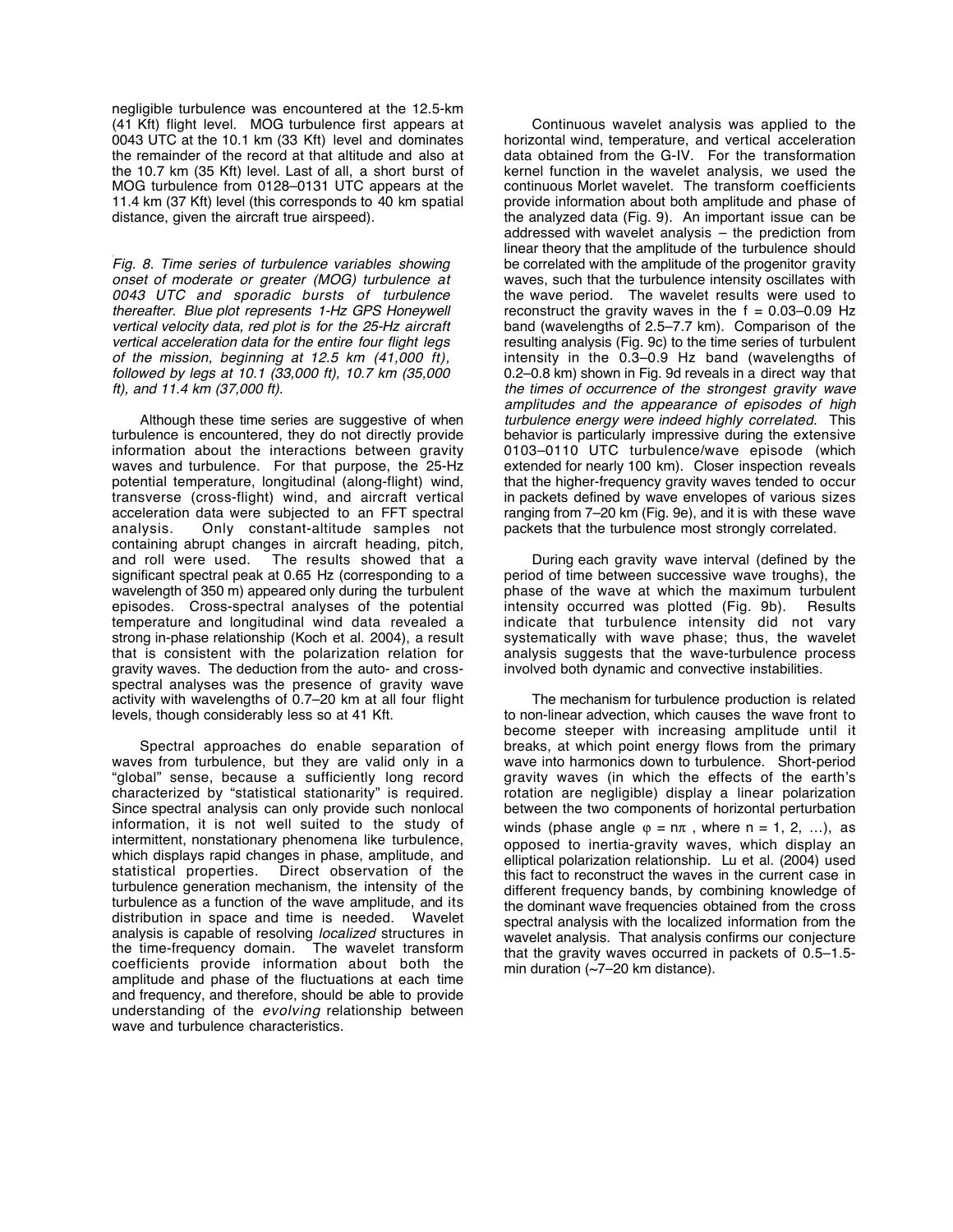

Fig. 9. Wavelet analysis of aircraft vertical acceleration data: (a) time-frequency display of wavelets (cm  $s^2$ ) at flight altitudes of 10.1, 10.7, and 11.4 km; (b) phase  $\varphi_w$  of gravity waves (degrees) at which maximum turbulence intensity occurred (only if larger than 0.5 cm<sup>2</sup> s<sup>-4</sup>); (c) amplitude A<sub>W</sub> (cm s<sup>-2</sup>) of gravity waves reconstructed from wavelet analysis for the 0.06–0.09 Hz frequency band; (d) turbulence intensity  $A_T$  (cm<sup>2</sup> s<sup>-4</sup>) at a frequency of 0.65 Hz; and (e) zoomed-in display of panels b, c, d for the period 0106–0110 UTC showing three wave packets (envelopes) by the ellipses. Background noise level of wavelet amplitudes is depicted in blue in panel a, with increasing intensity shown in yellow and red shading (contributions at frequencies greater than 1 Hz have been filtered out of this display). Black segments indicate times when the aircraft was going through maneuvers (primarily changes in altitude).

# **5 . Conclusions**

Dropwindsonde and in-situ data collected by the NOAA G-IV research aircraft during the SCATCAT case of 17–18 February 2001 and simulations from a variety of numerical models offered an unprecedented opportunity to study the relationships between clear-air turbulence and mesoscale aspects of upper-level jet/frontal systems. The major conclusion drawn from this study is that moderate or stronger turbulence occurred in direct association with a wide spectrum of gravity waves spawned within a developing frontal zone on the cyclonic shear side of an intense upper-level jet streak. Our results support the growing evidence that upper-level frontal zones are prolific producers of gravity-inertia waves, which propagate upward into the lower stratosphere from their origins within the highly sheared region just above the tropospheric jet stream.

Other interesting discoveries were made in the course of this study. First, the gravity waves emanated from a secondary tropopause fold that formed along a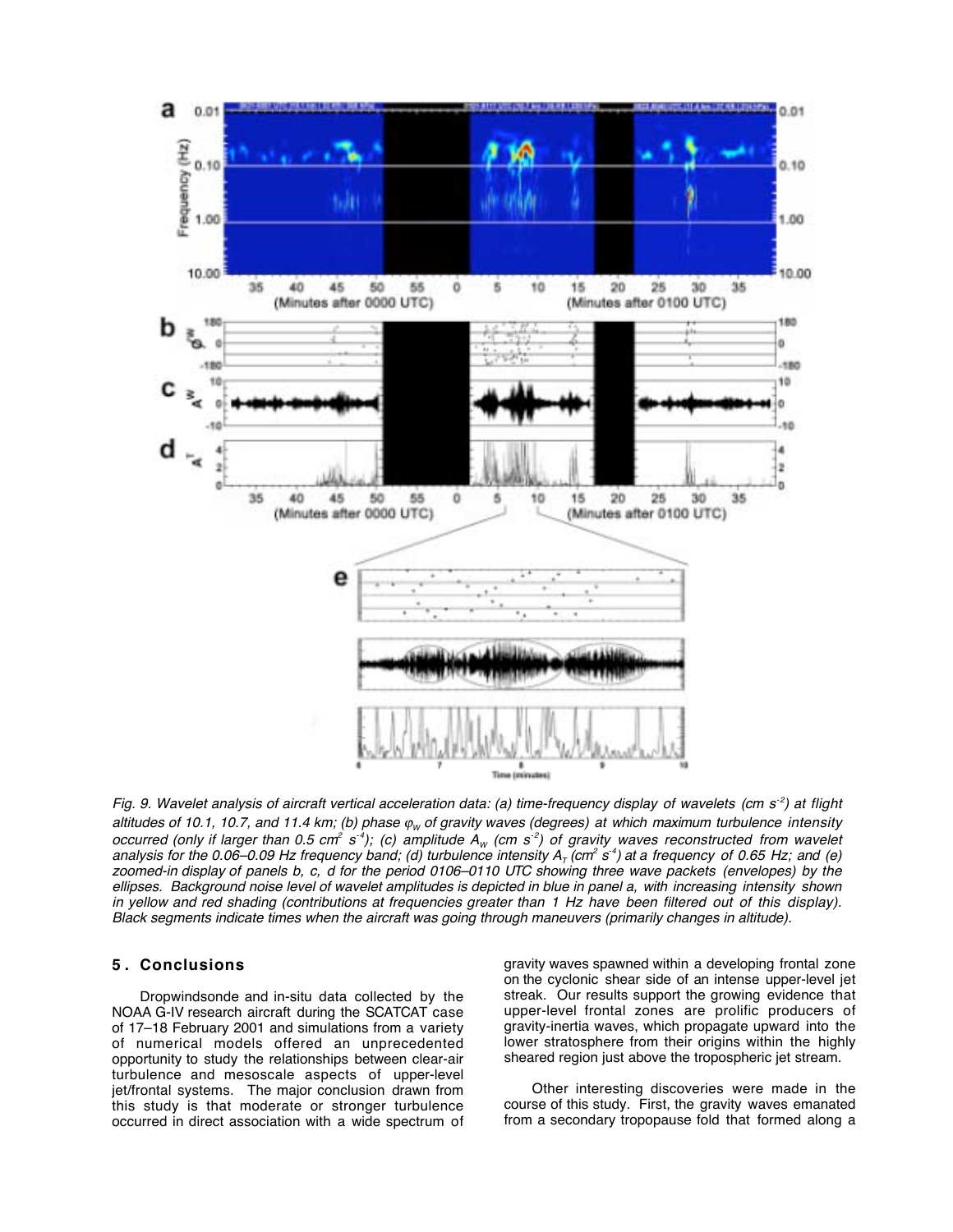stable lamina above the primary fold. Second, this region was highly unbalanced, suggesting that the source of the largest-scale gravity waves (displaying horizontal wavelengths of 200–250 km and wave vectors normal to the northwesterly upper-level flow) may have been from geostrophic adjustment. Third, this same region was also the source for a wide spectrum of higher-frequency gravity waves detected in the spectral and wavelet analyses of the 25-Hz in-flight data (with wavelengths of 1–20 km). Fourth, the intensity of turbulence was highly correlated with packets of gravity waves with these characteristics, and within each envelope existed even smaller-scale gravity waves.

In summary, the resultant picture presented by a synthesis of these findings is one of a cascade of different wavelength phenomena, starting with the inertia-gravity waves associated with the flow imbalance, proceeding through the generation of higher wavenumber phenomena, and ending with excitation of Kelvin-Helmholtz instabilities at the smallest scales.

Turbulent regions diagnosed from the RUC model forecasts and TKE fields forecast by the nonhydrostatic CH model both displayed a strongly banded behavior associated with the gravity waves parallel to the upperlevel front. Turbulence was generated as the gravity waves perturbed the background wind shear and stability, promoting the development of bands of reduced Richardson number conducive to the generation of turbulence. The DTF3 turbulence diagnostic computed from the operational RUC model constitutes an important piece of information for the current automated turbulence-forecasting algorithm (GTG). Our results suggest the value of the DTF3 approach, but also indicate that other algorithms should be developed to account for the degree of imbalance, such as proposed by Koch and Caracena (2002), since inertia-gravity waves appear to play an important role in modifying the environment to be more susceptible to shearing instability. In addition, evidence was presented showing that the computation of Richardson number-related fields such as DTF3 is quite sensitive to the existence of high quality mesoscale data, such as the dropsonde data available for this study.

Another conclusion drawn from this study is that ozone cannot be used as a substitute for more direct measures of turbulence and that "fossil turbulence" from earlier events may have existed. This finding needs to be more fully evaluated in other case studies employing multiple aircraft equipped to measure the vertical distribution of ozone, such as from airborne lidar systems. There is also a need to conduct idealized studies of the wave scale cascade process indicated by our analyses, as this process is not well understood.

#### **6 . Acknowledgments**

The authors express their appreciation to C. Webster at NCAR for assistance with the spectral analysis, to J. Parrish at the NOAA Aircraft Operations center for guidance in the proper use of the aircraft data, and to F. Caracena for analysis of unbalanced flow. Reviews of this manuscript were kindly provided by F. Caracena and N. Fullerton. This research is in response to requirements and funding by the Federal Aviation Administration (FAA). The views expressed are those of the authors and do not necessarily represent the official policy or position of the FAA.

# **7. References**

- Demoz, B. B., D. O'C. Starr, K. R. Chan, and S. W. Bowen, 1998: Wavelet analysis of dynamical processes in cirrus. Geophys. Res. Lett., **25,** 1347–1350.
- Gultepe, I., and D. O'C. Starr, 1995: Dynamical structure and turbulence in cirrus clouds: aircraft observations during FIRE. J. Atmos. Sci., **52,** 4159–4182.
- Koch, S. E., and C. O'Handley, 1997: Operational forecasting and detection of mesoscale gravity waves. Wea. Forecasting, **12,** 253-281.
- Koch, S. E., and F. Caracena, 2002: Predicting clear-air turbulence from diagnosis of unbalanced flow. Preprints, 10th Conference on Aviation, Range, and Aerospace Meteorology, Portland, OR, Amer. Meteor. Soc., 359-363.
- Koch, S. E., et al., 2004: Turbulence and gravity waves within an upper-level front. J. Atmos. Sci. (submitted).
- Lane, T. P., J. D. Doyle, R. Plougonven, M. A. Shapiro, and R. D. Sharman, 2004: Observations and numerical simulations of inertia-gravity waves and shearing instabilities in the vicinity of a jet stream. J. Atmos. Sci. (in press).
- Lu, C., S. E. Koch, and N. Wang, 2004: Determination of temporal and spatial characteristics of atmospheric gravity waves combining cross-spectral analysis and wavelet transformation. J. Geophys. Res. (in press).
- Marroquin, A., 1998: An advanced algorithm to diagnose atmospheric turbulence using numerical model output. Preprints, 16th Conf. on Weather Analysis and Forecasting, Phoenix, AZ, American Meteor. Society, 79-81.
- Shapiro, M. A., 1978: Further evidence of the mesoscale and turbulence structure of upper level jet stream-frontal zone systems. Mon. Wea. Rev., **106,** 1100–1111.
- Shapiro, M. A., 1980: Turbulent mixing within tropopause folds as a mechanism for the exchange of chemical constituents between the stratosphere and the troposphere. J. Atmos. Sci., **37,** 994–1004.
- Sharman, R.C., C. Tebaldi, and B. Brown, 1999: An integrated approach to clear-air turbulence forecasting. Preprints, 8th Conf. on Aviation, Range,